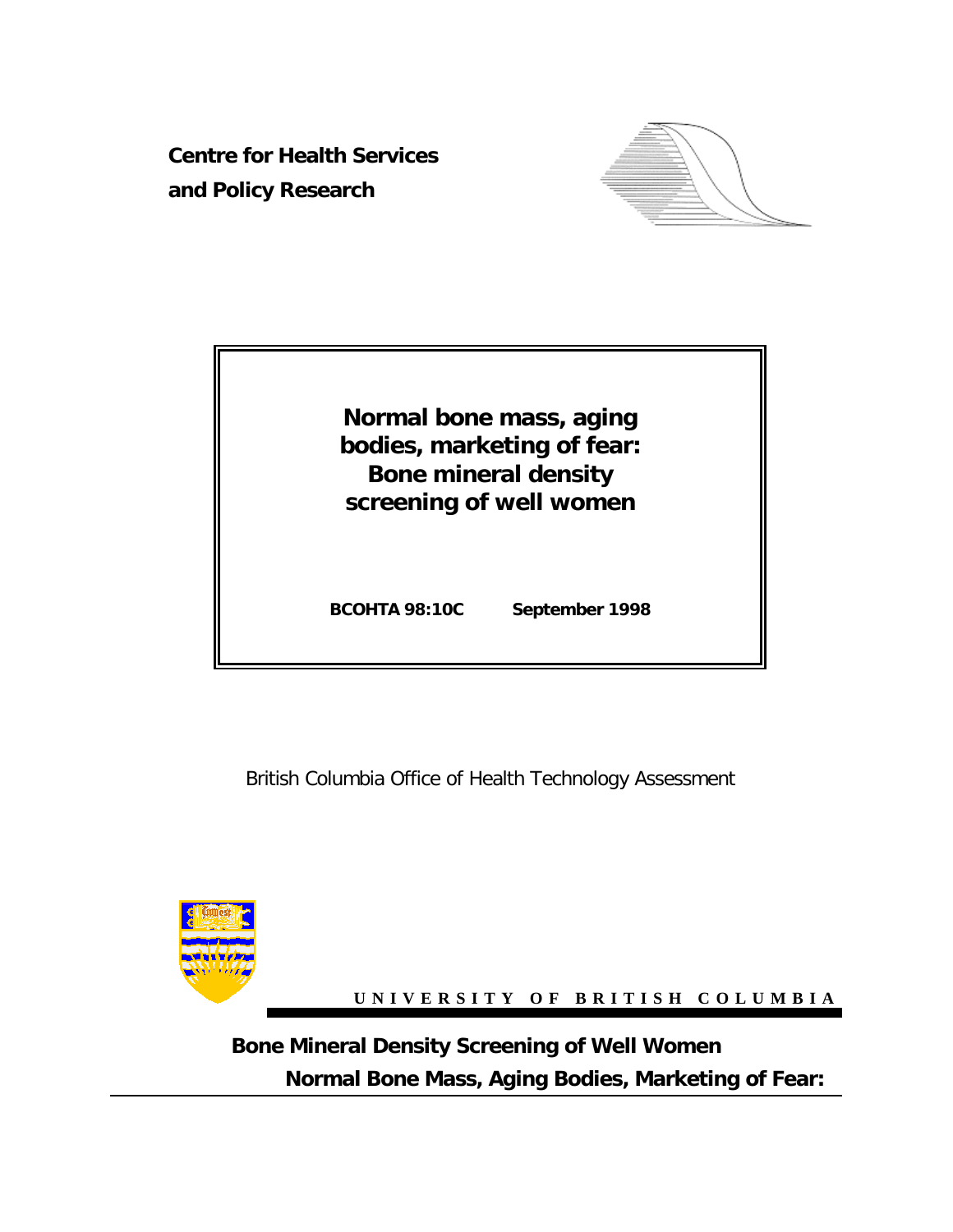### **Arminée Kazanjian** Dr Soc

Associate Professor Health Care and Epidemiology Principal Investigator BC Office of Health Technology Assessment University of British Columbia

#### **Carolyn J Green** BHSc (PT) MSc

Research Co-ordinator BC Office of Health Technology Assessment University of British Columbia

### **Ken Bassett** MD PhD

Senior Medical Consultant BC Office of Health Technology Assessment University of British Columbia

*Presented at the 93 rd Annual Meeting of the* American Sociological Association *San Francisco • 21-25 August 1998*

**BC Office of Health Technology Assessment** Centre for Health Services and Policy Research

University of British Columbia 429 - 2194 Health Sciences Mall Vancouver, British Columbia Canada V6T 1Z3 *(604) 822-4810 bcohta@chspr.ubc.ca www.chspr.ubc.ca*

## **ABSTRACT**

Definitions of osteoporosis have become increasingly dependent on bone mineral density (BMD) measures. However, there are major limitations with this type of approach which promotes a medical reductionist perspective, contributes to the medicalization of normally aging women, and supports technological determinism. This paper takes a critical approach to needs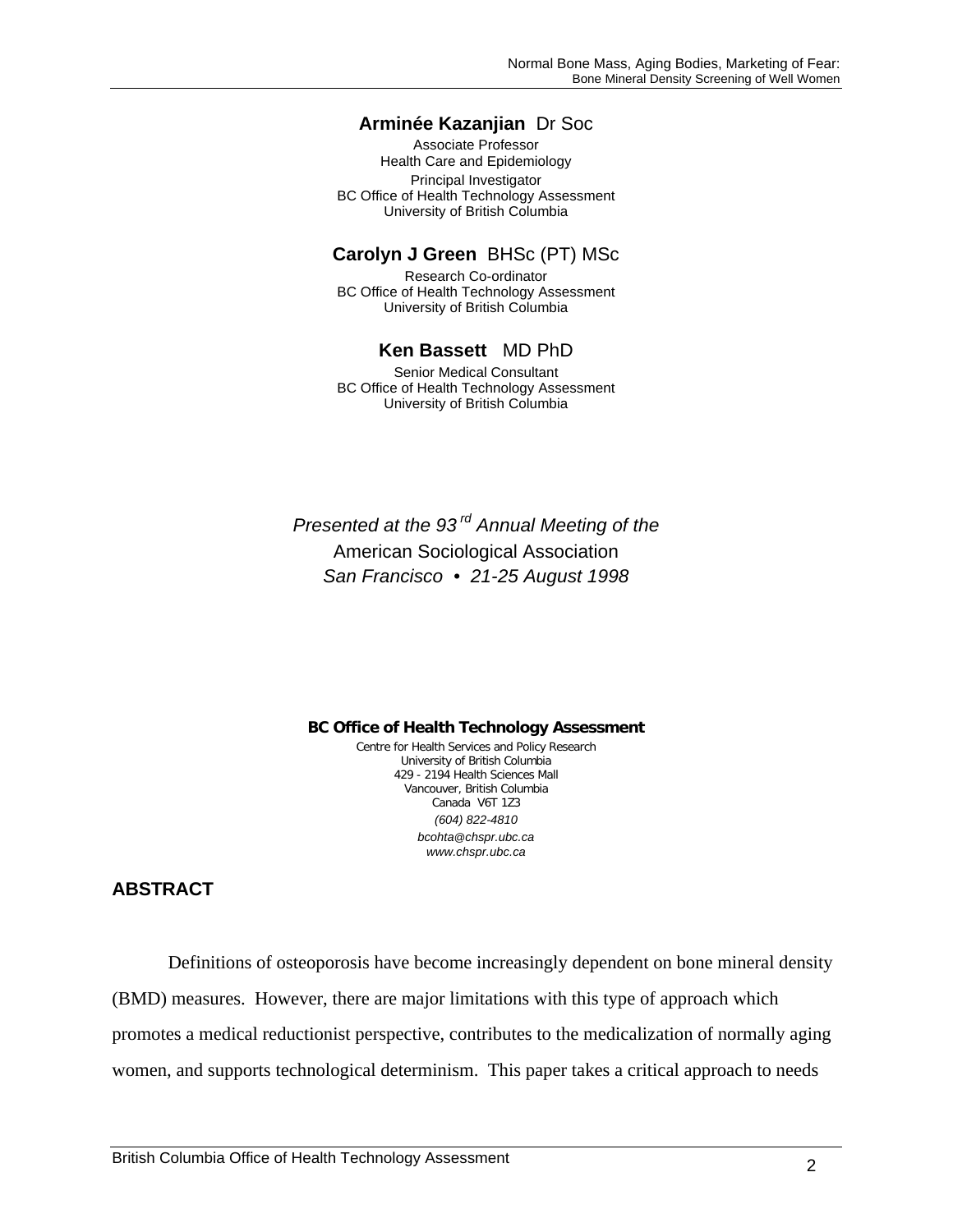assessment. It examines the various interests being served through unchecked use of a diagnostic technology, and asks: 'who needs this technological service?'.

Despite mounting evidence that BMD measures have a very low positive predictive value, entire cohorts of middle-aged and older women are labelled with their BMD measures. This is done for the sake of "early detection" and "better management" of "endocrine deficiency disorder". The medicalization of yet another transition in the lives of women conforms to the bio-medical model and serves many private interests.

Beyond the labelling of entire cohorts, the early (and hence of necessity, repeated) use of this technology is being presented as the only hope for preventing bone fractures. The paper discusses serious ethical challenges in public health which remain to be identified and addressed.

It is concluded that the recently heightened profile of women's health issues, such as osteoporosis, is based more on economic premises than on sound evidence from technology assessment. When the evidence on effectiveness clearly does not support current patterns of diffusion, a critical approach to needs-based health technology assessment is required so as to provide a broader perspective within which power relations and private interests can better be understood.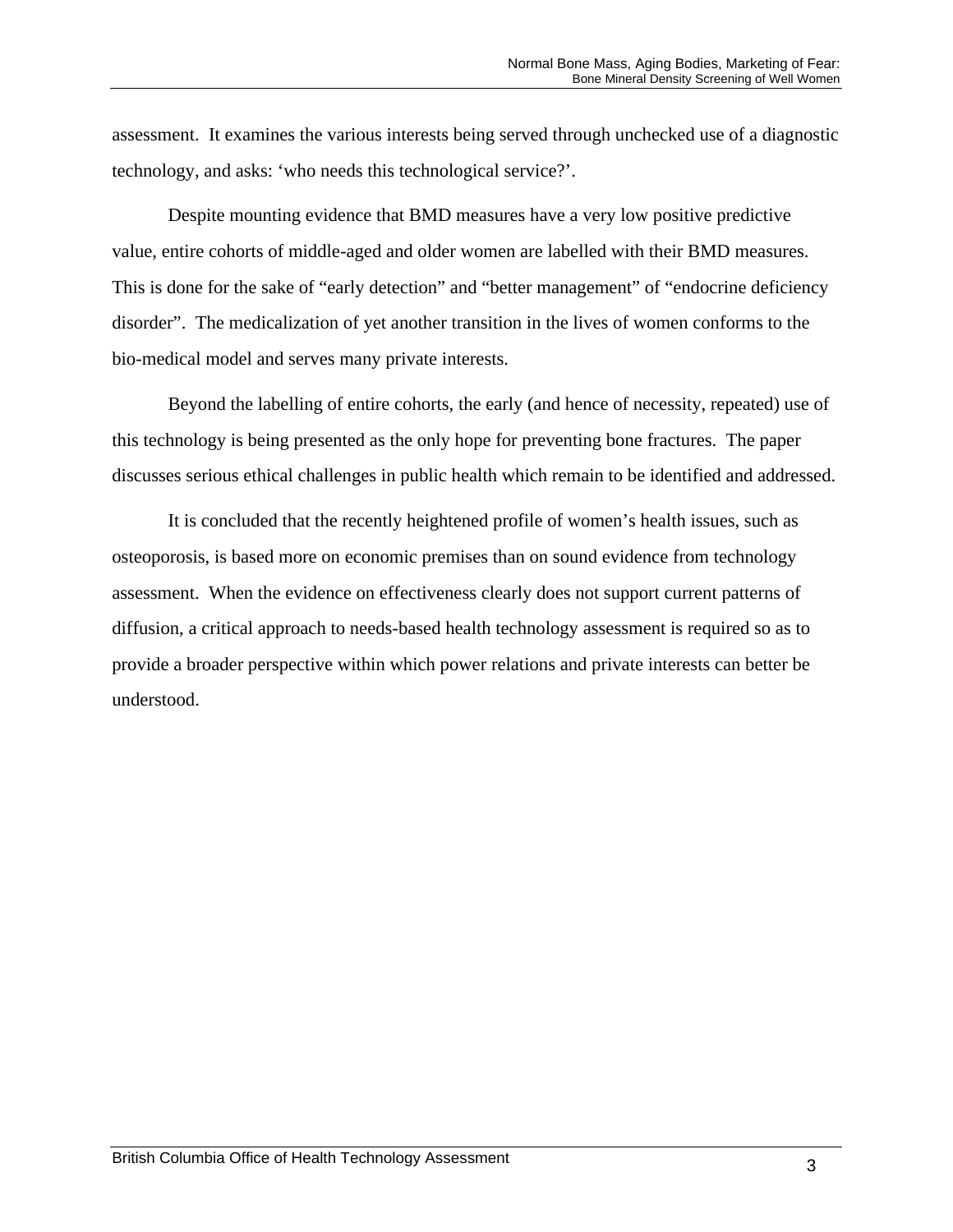### **INTRODUCTION**

Whole population screening of women using densitometry has been widely discredited,  $1-3$ yet some still advocate bone mineral density (BMD) testing of all women at or near menopause presumably to prevent fragility fractures 25-40 years later. Technology assessment efforts to date have focused primarily on clinical effectiveness debates, estimating when to screen and how many fractures need to be prevented before the intervention is deemed to be cost-effective.<sup>4,5</sup> However, these studies do not explain why BMD testing may still seem appealing to both women and their health care providers.

In 1993, an industry-sponsored conference sanctioned by the World Health Organization (WHO) redefined osteoporosis strictly in terms of BMD thresholds.<sup>6</sup> The WHO definition establishes four thresholds based on reference populations of healthy young women; these are used for diagnosing osteoporosis and determining intervention. Unless women maintain bone mass at peak levels throughout their life span they will be labeled as 'at risk' or 'diseased'. Using the WHO standards, 22% of all women over age 50 will be defined as having osteoporosis and 52% as having osteopenia.<sup>7</sup> There is no epidemiological basis to support the cut-offs used by the WHO study group; therefore the resulting epidemic observed in the last few years is more apparent than real.<sup>8</sup>

This paper examines issues beyond clinical effectiveness, the social, economic, and political contexts within which BMD testing has emerged, and delineates the forces behind its rapid diffusion in the western world. The objective of this paper is to make explicit the assumptions about aging women's bodies that drive the use of BMD testing, and to identify marketing strategies which create and capitalize on women's fear of aging.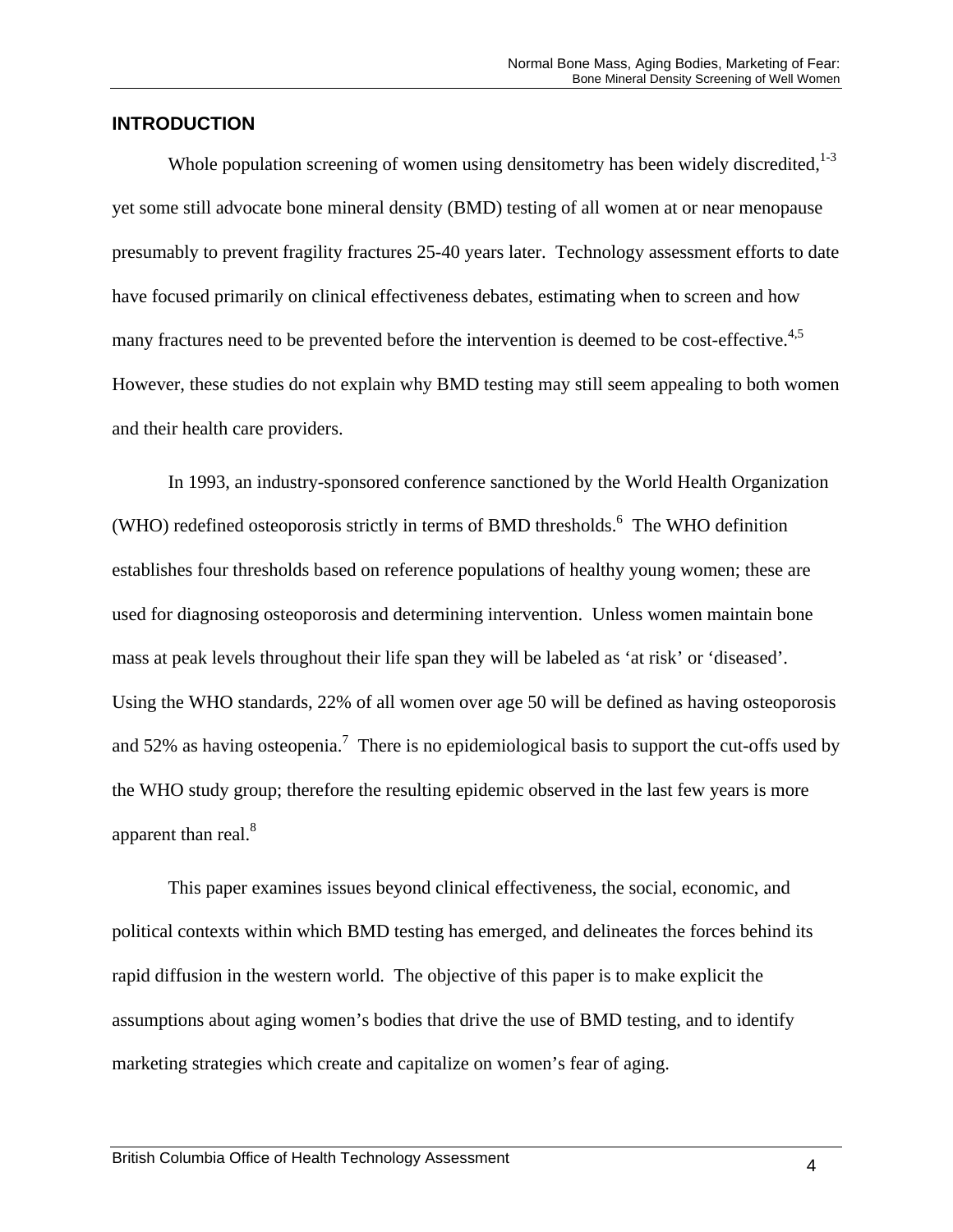### **METHODS**

A comprehensive evaluation framework for investigative technologies was developed, extending previous work in this area<sup>9</sup> which incorporates the assessment of clinical research on screening tests with the epidemiological, economic and social contexts of technological diffusion. The framework provides a template within which evidence arising from a number of academic disciplines can be assembled and assessed.<sup>3</sup>

Literature on the social and political contexts is reviewed and conditions under which the BMD test emerged and became accepted is examined. In particular, we examine the powerful commercial interests which place heavy and continuing pressure on healthcare providers and women to focus on biological, rather than social, determinants of health.

Critical health technology assessment starts from a premise that clinical care does not simply reflect scientifically proven diagnostic and treatment protocols; clinical medicine is embedded in, and shaped by, specific social, economic, and political contexts. Medicine does not merely describe a pre-existing biological reality, but reflects and perpetuates societal relations of power. Thus medicine and science, like all beliefs and practices, both reflect and support the cultural values of society at large.

## **ANALYSIS**

Two approaches of interdisciplinary research provide critical analyses of technologies related to women and aging: feminist analysis demonstrates how technologies pertaining to women's health emerge out of, and perpetuate, popular ideas about women's bodies and women's roles in society;  $10^{-12}$  cross-cultural analysis documents variations in life-course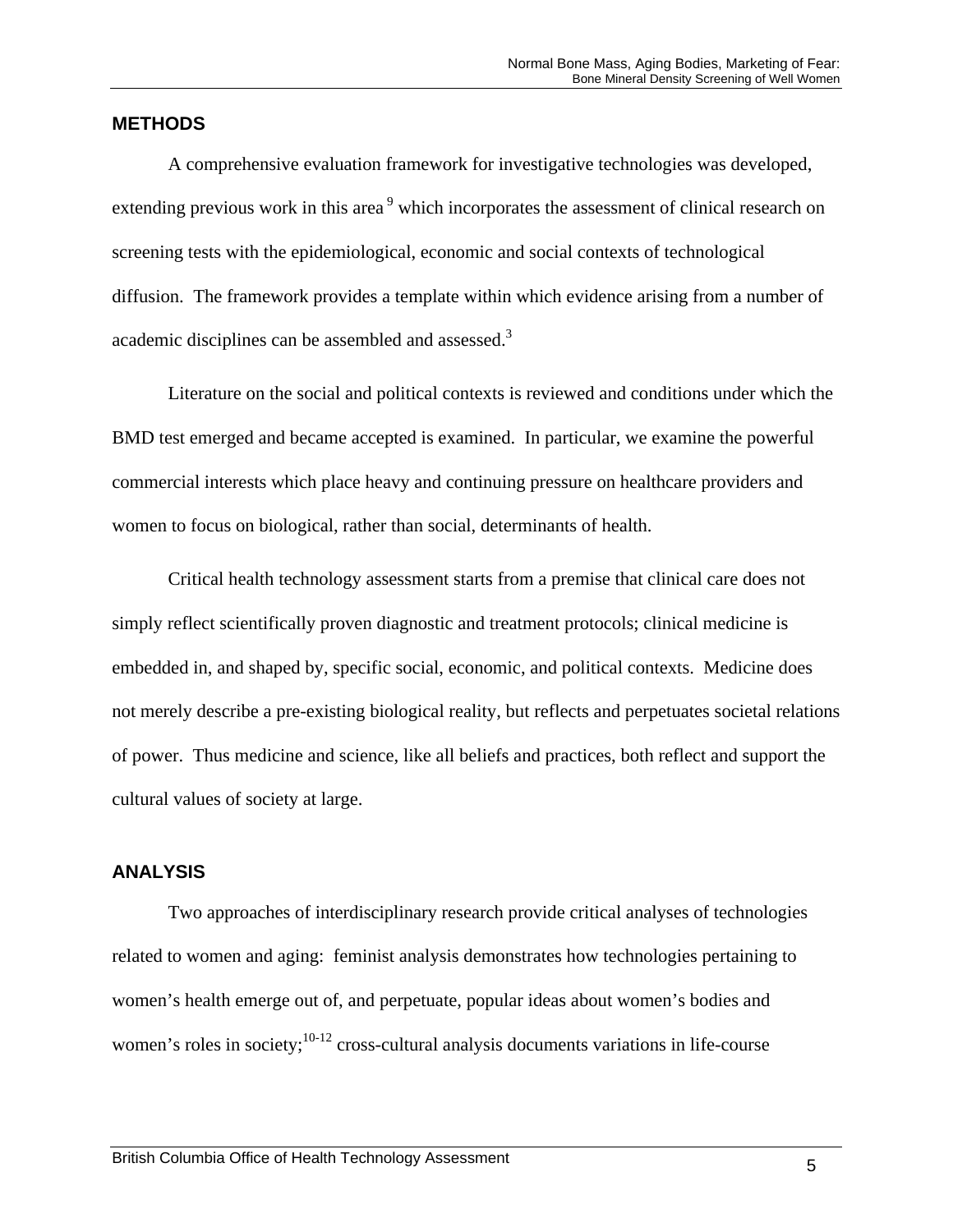transitions, in particular the experience of menopause, and challenges the universality of menopausal symptoms.<sup>13-16</sup>

These critiques in social studies challenge the ease with which life processes such as menopause are being medicalized, and question women's placid acceptance of commercially motivated interventions, which have no relationship to their health needs yet are emerging as the main determinant of technology diffusion. This study shows that BMD testing has been effectively diffused because it is marketed and promoted in ways that draw on, and perpetuate, two trends in western popular culture: (a) the medical model of the aging female body; and, (b) the fear of aging and its association with disability, dependency and immobility.

# **Aging and Disease**

Since the mid-nineteenth century, female life cycle transitions in Western societies have been increasingly medicalized; that is, interpreted by physicians as a series of events that should be subject to medical management.<sup>15,17,18</sup> Biological changes associated with aging are spoken about in a language of decay and abnormality. The biochemistry of women of reproductive age is taken as the standard measure for what is normal and healthy; and aging women's bodies are understood in terms of "endocrine deficiency disorder", a hormone deficiency disease that is to be treated with estrogen supplements.<sup>17-19</sup> Although passage through the life cycle is both a social and biological process, the focus of attention in medicine has been increasingly confined to biological processes, such as 'failing ovaries'.

Popular magazine articles and books on menopause contain essentially the same message: the subject matter focuses on biological changes associated with menopause, and rarely puts menopause into a larger context or discusses the subjective experience of individuals.<sup>15</sup>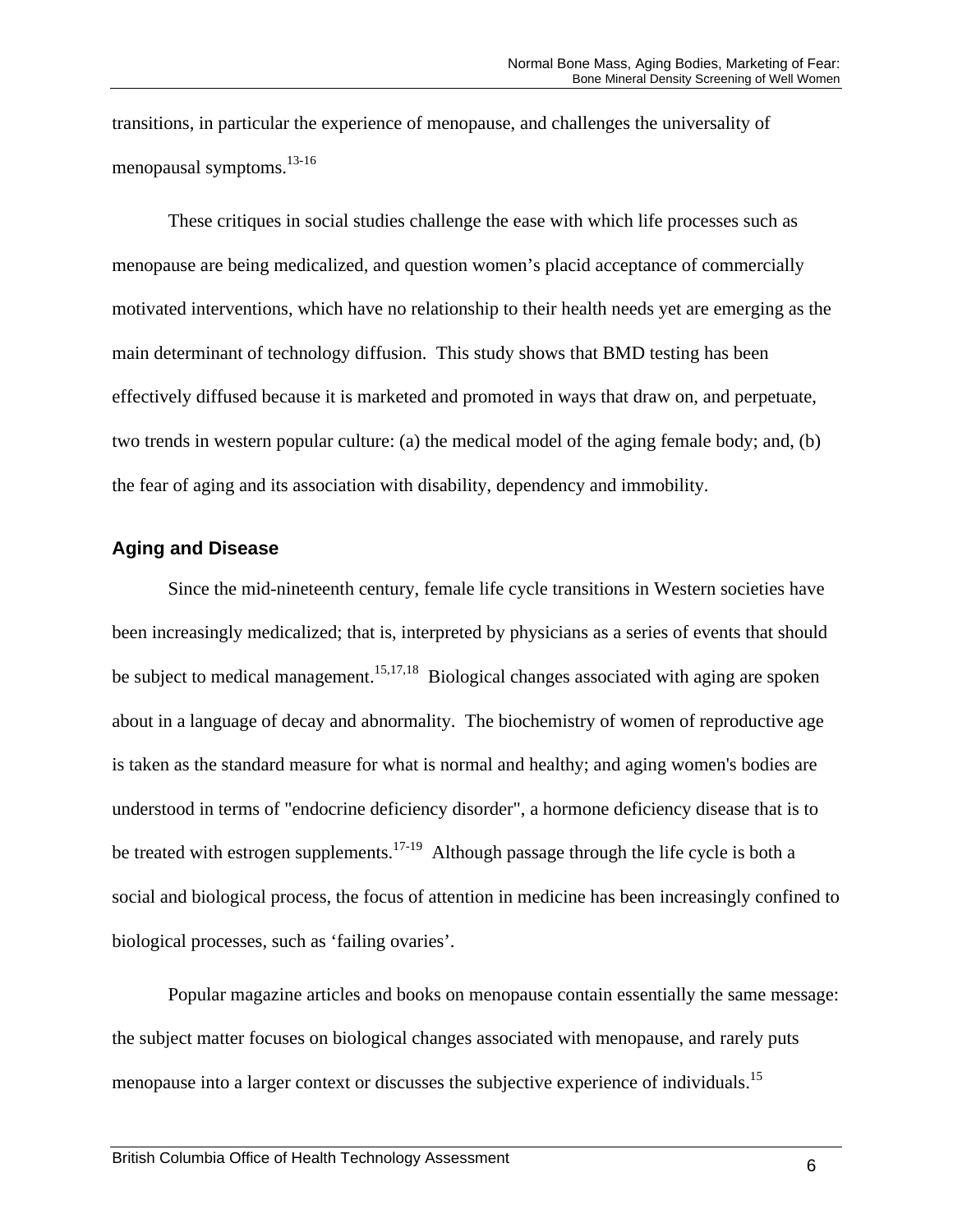Aging is associated with a cluster of meanings involving emotional and physical losses. These losses include declining social status and degradation of self-image, as the cultural ideal, youthful femininity, can no longer be met. The social meanings associated with aging also include deeper fears of disability leading to loss of independence.<sup>20</sup> Featherstone and Hepworth<sup>21</sup> have commented on the fear held for the aging body in contemporary Euro-American societies. They refer to the 'mask of aging', the physical signs of 'decay' such as wrinkles and grey hair, from which women dissociate themselves. As they note, such a conception of aging "sets great store on the belief that aging is a potentially curable **disease.**" (emphasis in original). $^{21}$ 

Cross-cultural research has shown that the onset of menopause may bring increased social status to women in many cultures. The feedback loop between popular and scientific knowledge has created and perpetuated the notion that the aging female body is a diseased body. BMD testing "works" in Euro-American societies because it has emerged out of, and in response to, culturally accepted norms about women's bodies and women's roles in society. The wellentrenched medicalized model of menopause has paved the way for the medicalization of bone mineral loss.

### **Marketing of Fear**

While natural phenomena become labelled as disease, anxiety is heightened as the general public is inundated with media coverage about the "discovered" disease.<sup>14,22</sup> Social studies of medicine have repeatedly demonstrated how market forces may create and capitalize on a climate of risk and reassurance, which then drives the use of health technologies regardless of whether they lead to improved health outcome. This has been shown for prenatal ultrasound, $^{23}$  electronic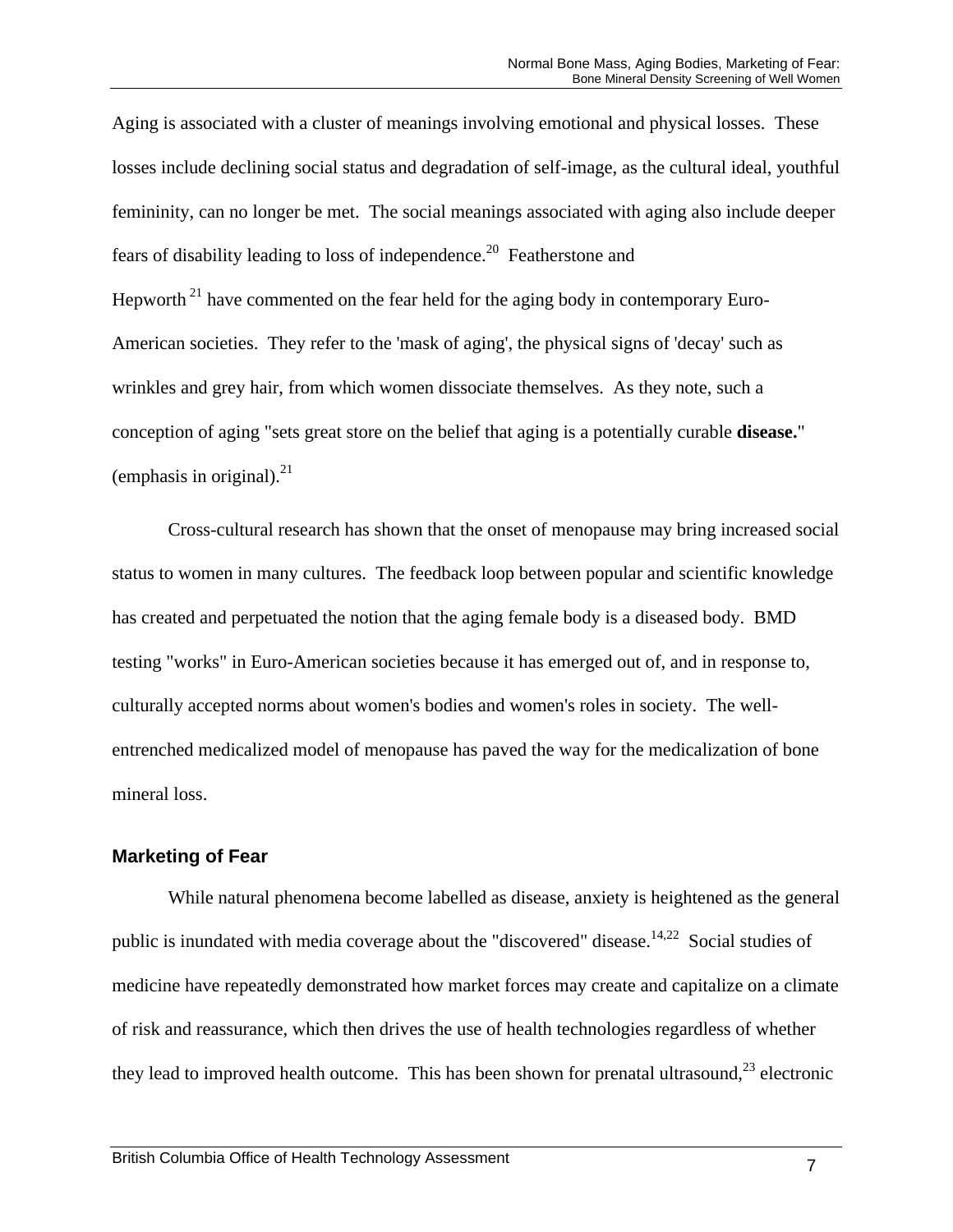fetal monitors,  $24.25$  predictive genetic and other screening,  $26.27$  hormone therapy,  $28$  and mammography, $^{14,29}$  among others.<sup>30,31</sup>

In the early 1980s, most women had never heard of osteoporosis. Beginning in 1982, sponsored by a pharmaceutical company, an education campaign was launched to create public awareness of osteoporosis as an important women's health issue. The company clearly stood to benefit from increased public awareness of osteoporosis, and women who sought advice from physicians about prevention might easily end up with a prescription for  $HT<sup>32</sup>$ . The campaign included radio, television, and magazine coverage, such as various articles in *Vogue*, *McCall's* and *Reader's Digest*. As Whatley and Worcester explain, by the mid-1980s, women had not only heard of osteoporosis, they had become frightened of the seeming inevitability of postmenopausal hip fractures and of a life of disability and dependency.<sup>20</sup>

The market forces are appreciable. In the time leading up to the WHO redefinition of osteoporosis, drug companies were poised and waiting, recognizing that a massive potential target population of "baby boomers" existed and was growing. The economic implications of testing and treating the female baby boomers from age 50 till they turn 85 is staggering.

Once the fear of becoming diseased has been created, women are made to feel personally accountable for managing their risk of disease and for future illness, and are encouraged to take appropriate measures to prevent such disease.<sup>10,14,27,30,33</sup> Given that menopause has been defined in terms of hormone deficiency (and osteoporosis is increasingly defined in relation to that deficiency) any woman who wishes to avoid the "diseases" of aging will have to be tested for BMD and, if deficient, will have to take HT.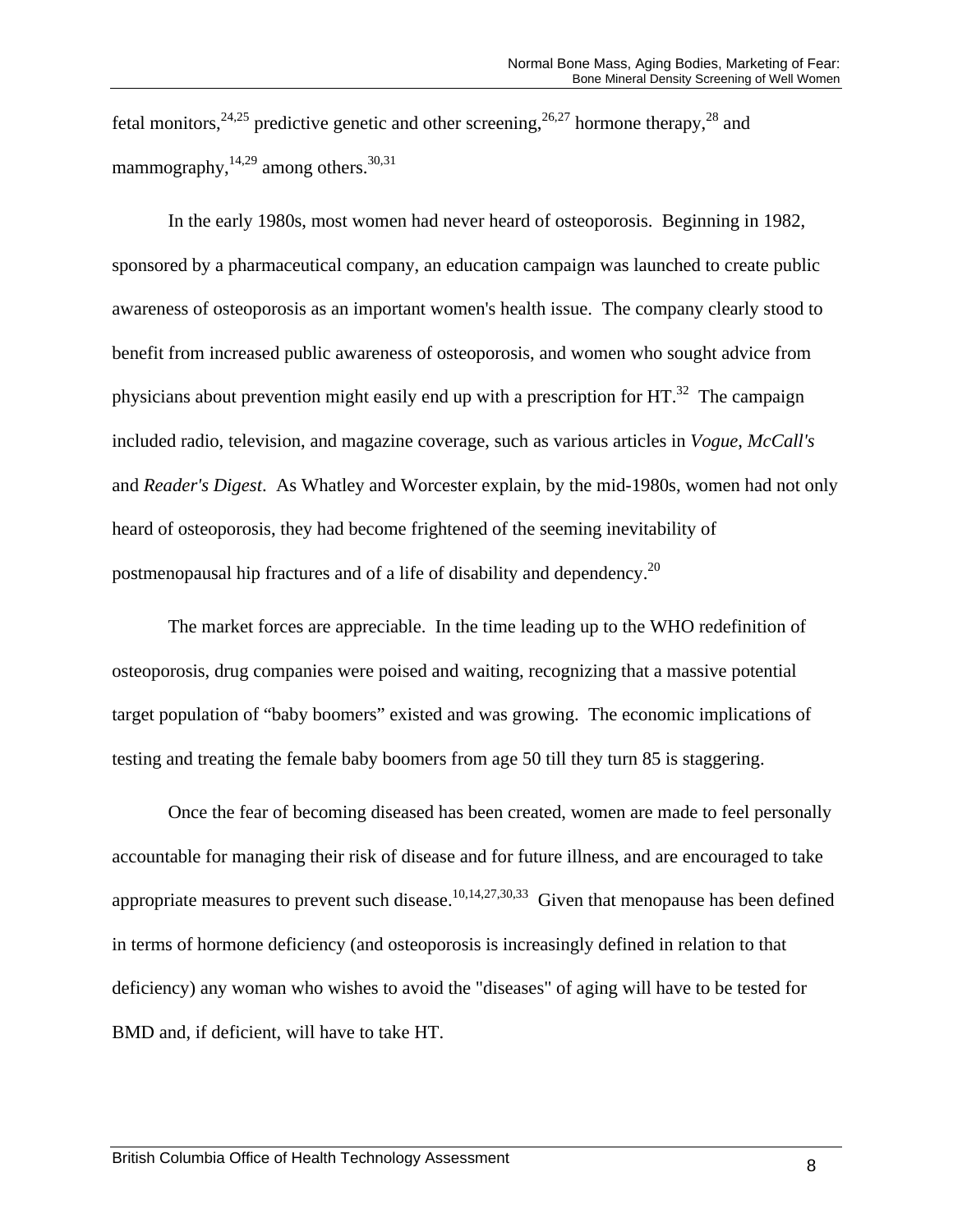## **CONCLUSION**

The implications of the 1993 redefinition of osteoporosis for the lives of women remains largely unexamined by scientific research. At the very least, testing and labelling large cohorts of pre- and peri-menopausal women as "abnormal" in BMD is leading to increased dependency on BMD testing and associated interventions. Repeat testing becomes necessary and HT would be administered over many years in order to ensure that women retain "normal" levels of bone density.

Psychological side effects of BMD testing resulting from being labelled as "at risk" will only add to the anxiety caused by popular media coverage about a "new" disease. Goffman's work on labelling<sup>34</sup> provides an appreciation of the extent to which the identities and life experiences of women so labelled will be altered - this, in the absence of physical symptoms or disease.

The very act of transposing probabilities of epidemiology into clinical practice as a concept of risk means that this identified risk will be interpreted as something which the patient suffers. Being "at risk" has come to mean being "diseased". On-going medical intervention has accordingly come to be seen as necessary to prevent the body from aging.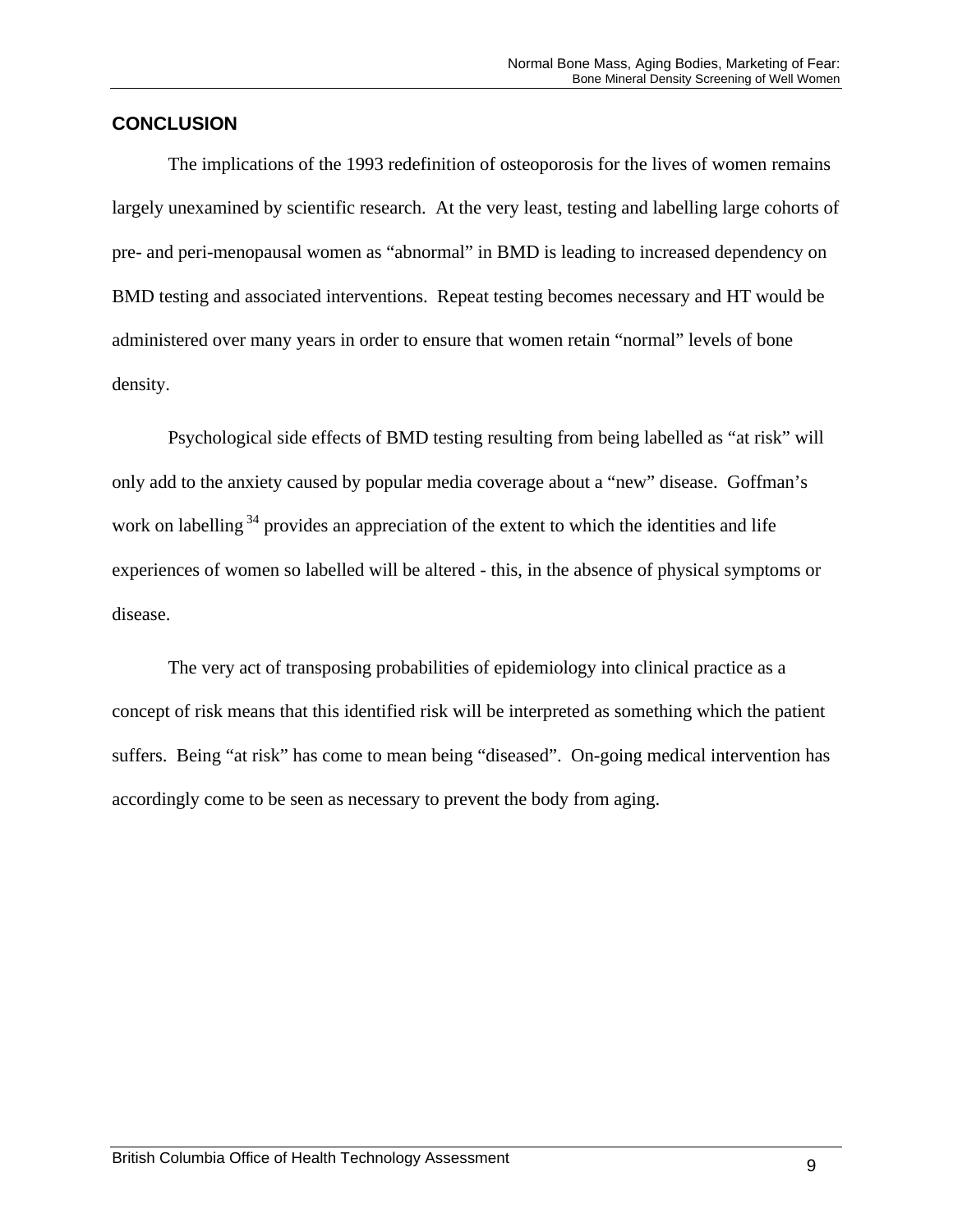# **REFERENCES**

- 1. Barlow, D., Cooper, C., Reeve, J., Reid, D. Department of Health is fair to patients with osteoporosis. British Medical Journal 1996 Feb;312:297-8.
- 2. Coupland, D., Lentle, B., Aldrich, J., Connell, D. and Janzen, D. Recommendations for the measurement and quantification of bone mineral density. British Columbia Medical Journal 1996:38(5):265-8.
- 3. Green, C.J., Bassett, K., Foerster, V. and Kazanjian, A. Bone mineral density testing: does the evidence support its selective use in well women? British Columbia Office of Health Technology Assessment, 1997.
- 4. Hailey, D., Sampietro-Colom, L., Marshall, D., Rico, P., Granados, A., Asua, J. et al. Statement of findings. INAHATA project on the effectiveness of bone density measurement and associated treatments for prevention of fractures. Edmonton, AB: Alberta Heritage Foundation for Medical Research; 1996.
- 5. Marshall D., Sheldon T.A., Jonsson E. Recommendations for the application of bone density measurement: what can you believe? International Journal of Technology Assessment in Health Care, 13:3 (1997), 411-19.
- 6. WHO Study Group. Assessment of fracture risk and its application to screening for postmenopausal osteoporosis. Geneva, Switzerland: World Health Organization, 1994.
- 7. Ringertz H., Marshall D., Johansson C., Johnell O., Kullenberg R.J., Ljunghall S. et al. Bone density measurement: a systematic review. A report from SBU, The Swedish Council on Technology Assessment in Health Care. Journal of Internal Medicine 1997;241(suppl 739):i-iii, 1-60.
- 8. Parsons, Talcott The structure of social action: a study in social theory with special reference to a group of recent European writers, 2<sup>nd</sup> ed. New York: Free Press; London: Collier-Macmillan, c1949 (1967 printing).
- 9. Kazanjian, A., Cardiff, K. and Pagliccia, N. Design and development of a conceptual & quantitative framework for health technology decisions: A multi-project compendium of research underway. British Columbia Office of Health Technology Assessment, 1995.
- 10. Hubbard, R. The politics of women's biology. New Brunswick: Rutgers University Press, 1990.
- 11. Martin, E. The egg and the sperm: how science has constructed a romance based on male and female roles. Signs, 1991, 16, 3, 485-501.
- 12. Shiva, V. and Moser, I. Biopolitics: a feminist and ecological reader on biotechnology. London; Atlantic Highlands, 1995.
- 13. Brown, J. and Kerns, V. In her prime: a new view of middle-aged women. Massachusetts: Bergin and Garvey Publishers, 1985.
- 14. Gifford, S. The meaning of lumps: a case study of the ambiguities of risk. In C.R. Janes, R. Stall and S.M. Gifford (eds.), Anthropology and Epidemiology: interdisciplinary approaches to the study of health and disease. Dordrecht: Reidel Publishers, 1986, 213-246.
- 15. Lock, M. Encounters with Aging: mythologies of menopause in Japan and North America. Berkeley and Los Angeles: University of California Press, 1993.
- 16. McKinlay, S., Brambilla, D. and Posner, J. The normal menopausal transition. Human Biology, 1992, 4, 37-46.